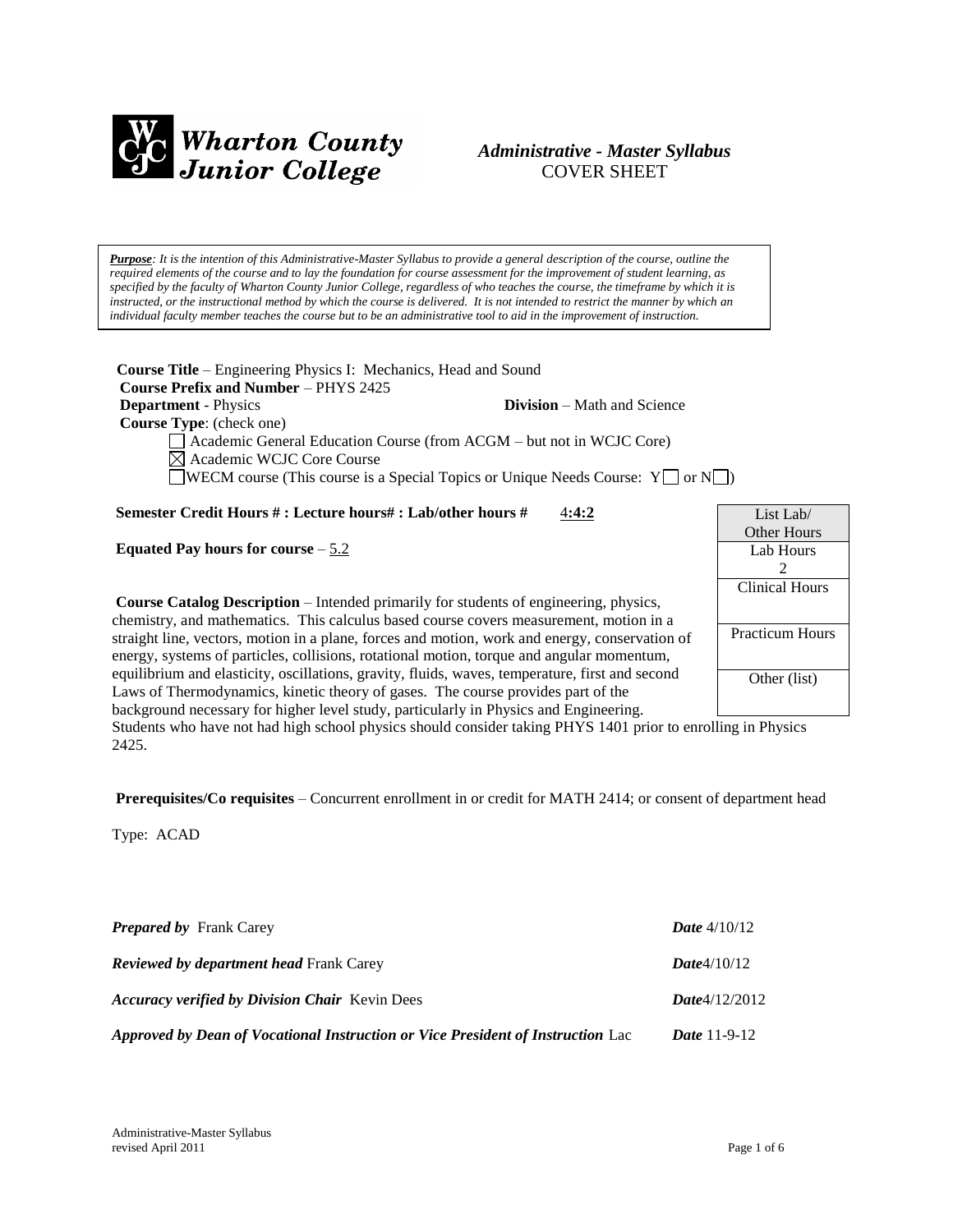

**I. Topical Outline** – Each offering of this course must include the following topics (be sure to include information regarding lab, practicum, clinical or other non lecture instruction): Lecture: TOPICAL OUTLINE DEDICATED INSTRUCTIONAL TIME Measurement, Vectors One Week Kinematics in one and two dimensions Two weeks Newton's laws of motion, Friction Two weeks Work and Energy, Conservation of Energy 1 ½ weeks Systems of Particles, Momentum, Collisions 1 1/2 weeks Rotational motion, Torque, Angular Momentum 1 1/2 weeks Gravity, Equilibrium, Elasticity One week Fluid Mechanics One week Oscillations, Waves, Sound 1 1/2 weeks Heat, Temperature, The laws of Thermodynamics Two weeks Lab Work: EXPERIMENTS Propagation of errors. Vector analysis. Displacement, velocity and acceleration. Force. Projectile motion. Circular motion. Torque. Work and energy: linear. Energy and power - rotational. Linear and angular momentum. Acceleration of gravity. Oscillations.

Velocity of sound in air and in metal. Heat transfer/ Specific heat.

### **II. Course Learning Outcomes**

| Administrative-Master Syllabus form approved June/2006     | <b>Method of Assessment</b> |
|------------------------------------------------------------|-----------------------------|
| revised 11-02-06 Page 2 of 2 Administrative-Master         | 1. Tests, Final exam        |
| Syllabus form approved June/2006 revised 11-02-06 Page     | .2. Tests, Final exam.      |
| 3 of 3 Course Learning Outcome                             | 3. Tests, Final exam.       |
| 1. Solve problems involving systems of units and vectors   | 4. Tests, Final exam.       |
| 2. Solve problems in kinematics, Newton's laws and         | 5. Tests, Final exam.       |
| friction.                                                  |                             |
| 3. Solve problems involving work, energy, power,           |                             |
| conservation of energy and impulse and momentum of         |                             |
| particles and systems of particles.                        |                             |
| 4. Solve problems in rotational motion, torques, angular   |                             |
| momentum, gravity, oscillation and elasticity              |                             |
| 5. Solve problems involving fluid flow, waves, sound, heat |                             |
| and the laws of thermodynamics.                            |                             |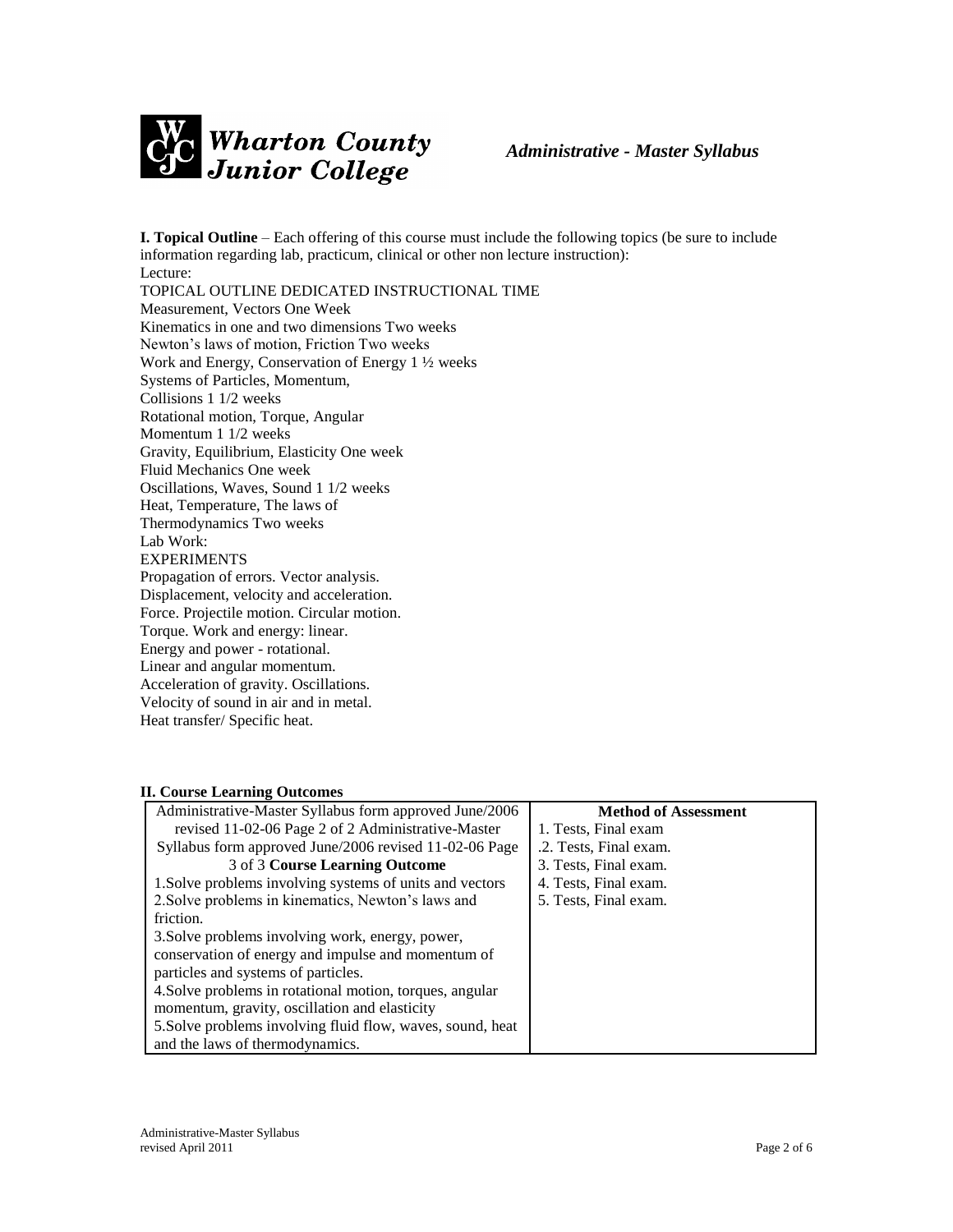#### **III. Required Text(s), Optional Text(s) and/or Materials to be Supplied by Student.**

University Physics, Revised edition, Benson, Harris. New York: John Wiley and Sons, Inc, 1996.

**IV. Suggested Course Maximum** - Lecture 40 Lab 20

## **V. List any specific spatial or physical requirements beyond a typical classroom required to teach the course**.

Physics Lab required for lab component

#### **VI. Course Requirements/Grading System – Describe any course specific requirements such as research papers or reading assignments and the generalized grading format for the course**  Evaluative Procedures:

- 1. Four major tests
- 2. Homework assignments
- 3. Laboratory reports
- 4. Final Exam

The following method is used to arrive at the final grade:

All tests. 60% Laboratory grade 10% Homework 5% Final examination 25%

The grade classifications as outlined in the College Catalog are employed: A Excellent B Good C Average D Poor F Failure W Withdrawn

### **VII. Curriculum Checklist**

- **Academic General Education Course** (from ACGM – but not in WCJC Core) No additional documentation needed

#### - **Academic WCJC Core Course**

Attach the Core Curriculum Checklist, including the following:

- Basic Intellectual Competencies
- Perspectives
- Exemplary Educational Objectives

### - **WECM Courses**

If needed, revise the Program SCANS Matrix & Competencies Checklist.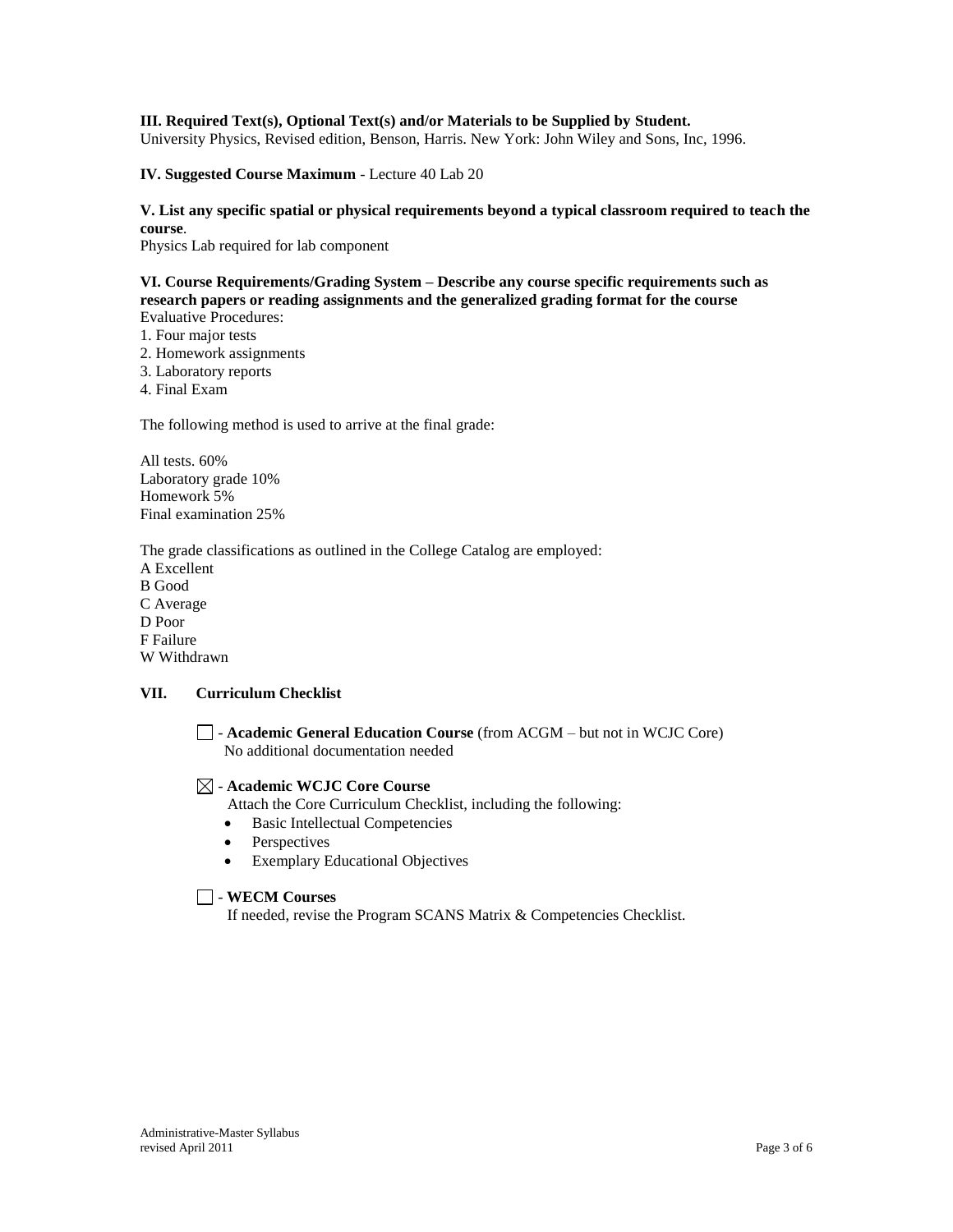

# **Page 1: Competencies**

| Course Prefix & Number: PHYS 2425                                                                                                                                                                                                                        |                                                                                                                        |  |
|----------------------------------------------------------------------------------------------------------------------------------------------------------------------------------------------------------------------------------------------------------|------------------------------------------------------------------------------------------------------------------------|--|
| Competency                                                                                                                                                                                                                                               | <b>Method of Assessment</b>                                                                                            |  |
| READING: Reading at the college level means the ability to analyze and<br>interpret a variety of printed materials – books, articles, and documents.                                                                                                     | Assimilation of lecture and lab reading assignments is measured<br>through homework, lab reports, tests and final exam |  |
| WRITING: Competency in writing is the ability to produce clear, correct,<br>and coherent prose adapted to purpose, occasion, and audience.                                                                                                               | Writing of lab reports in a clear, correct and coherent manner.<br>Writing homework, tests and final exam.             |  |
| SPEAKING: Competence in speaking is the ability to communicate orally<br>in clear, coherent, and persuasive language appropriate to purpose,<br>occasion, and audience.                                                                                  |                                                                                                                        |  |
| LISTENING: Listening at the college level means the ability to analyze<br>and interpret various forms of spoken communication.                                                                                                                           | Demonstrated through the writing of lab reports, tests and final<br>exam                                               |  |
| CRITICAL THINKING: Critical thinking embraces methods for applying<br>both qualitative and quantitative skills analytically and creatively to subjectand final exam<br>matter in order to evaluate arguments and to construct alternative<br>strategies. | Assessed through problem assignments, laboratory work, tests                                                           |  |
| COMPUTER LITERACY: Computer literacy at the college level means<br>the ability to use computer-based technology in communicating, solving<br>problems, and acquiring information.                                                                        | Lab reports.                                                                                                           |  |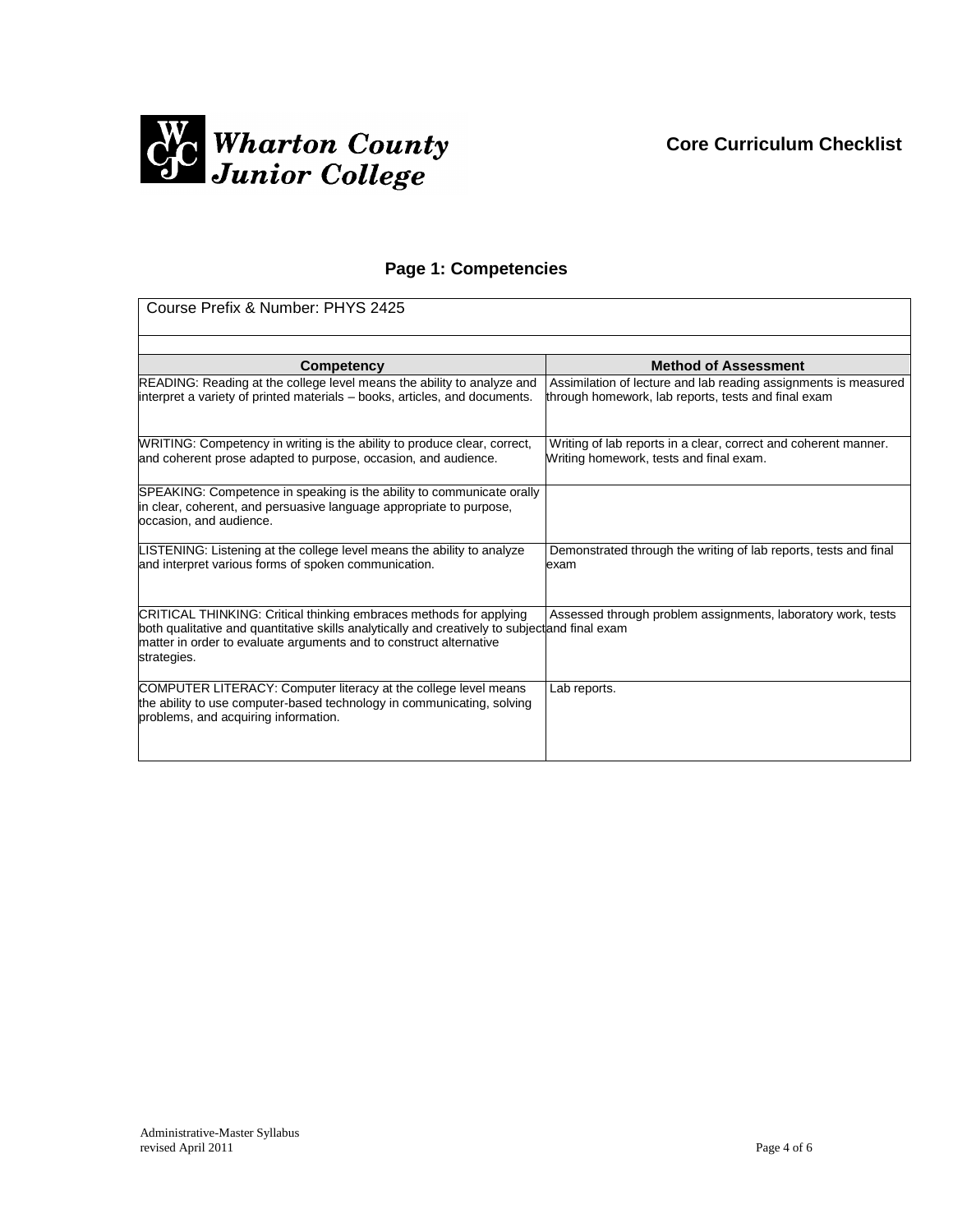# **Core Curriculum Checklist**



# **Page 2: Perspectives**

| Course Prefix & Number: PHYS 2425                                                                                                               |                                                         |  |
|-------------------------------------------------------------------------------------------------------------------------------------------------|---------------------------------------------------------|--|
|                                                                                                                                                 |                                                         |  |
| <b>Perspective</b>                                                                                                                              | <b>Method of Assessment</b>                             |  |
| 1. Establish broad and multiple perspectives of the individual in<br>relationship to the larger society and world in which he or she lives, and |                                                         |  |
| help the student to understand the responsibilities of living in a culturally-                                                                  |                                                         |  |
| and ethically-diversified world;                                                                                                                |                                                         |  |
| 2. Stimulate a capacity to discuss and reflect upon individual, political,                                                                      |                                                         |  |
| economic, and social aspects of life to understand ways to be a                                                                                 |                                                         |  |
| responsible member of society;                                                                                                                  |                                                         |  |
| 3. Recognize the importance of maintaining health and wellness;                                                                                 |                                                         |  |
|                                                                                                                                                 |                                                         |  |
|                                                                                                                                                 |                                                         |  |
| 4. Develop a capacity to use knowledge of how technology and science                                                                            | Lab reports, homework, tests and final exam             |  |
| affect lives:                                                                                                                                   |                                                         |  |
|                                                                                                                                                 |                                                         |  |
|                                                                                                                                                 |                                                         |  |
| 5. Develop personal values for ethical behavior;                                                                                                |                                                         |  |
|                                                                                                                                                 |                                                         |  |
|                                                                                                                                                 |                                                         |  |
|                                                                                                                                                 |                                                         |  |
| 6. Develop the ability to make aesthetic judgments;                                                                                             |                                                         |  |
|                                                                                                                                                 |                                                         |  |
|                                                                                                                                                 |                                                         |  |
|                                                                                                                                                 |                                                         |  |
| 7. Use logical reasoning in problem solving;                                                                                                    | Problem assignments, lab reports, tests and final exam. |  |
|                                                                                                                                                 |                                                         |  |
|                                                                                                                                                 |                                                         |  |
| 8. Integrate knowledge and understanding of the interrelationships of the                                                                       |                                                         |  |
| scholarly disciplines                                                                                                                           |                                                         |  |
|                                                                                                                                                 |                                                         |  |
|                                                                                                                                                 |                                                         |  |